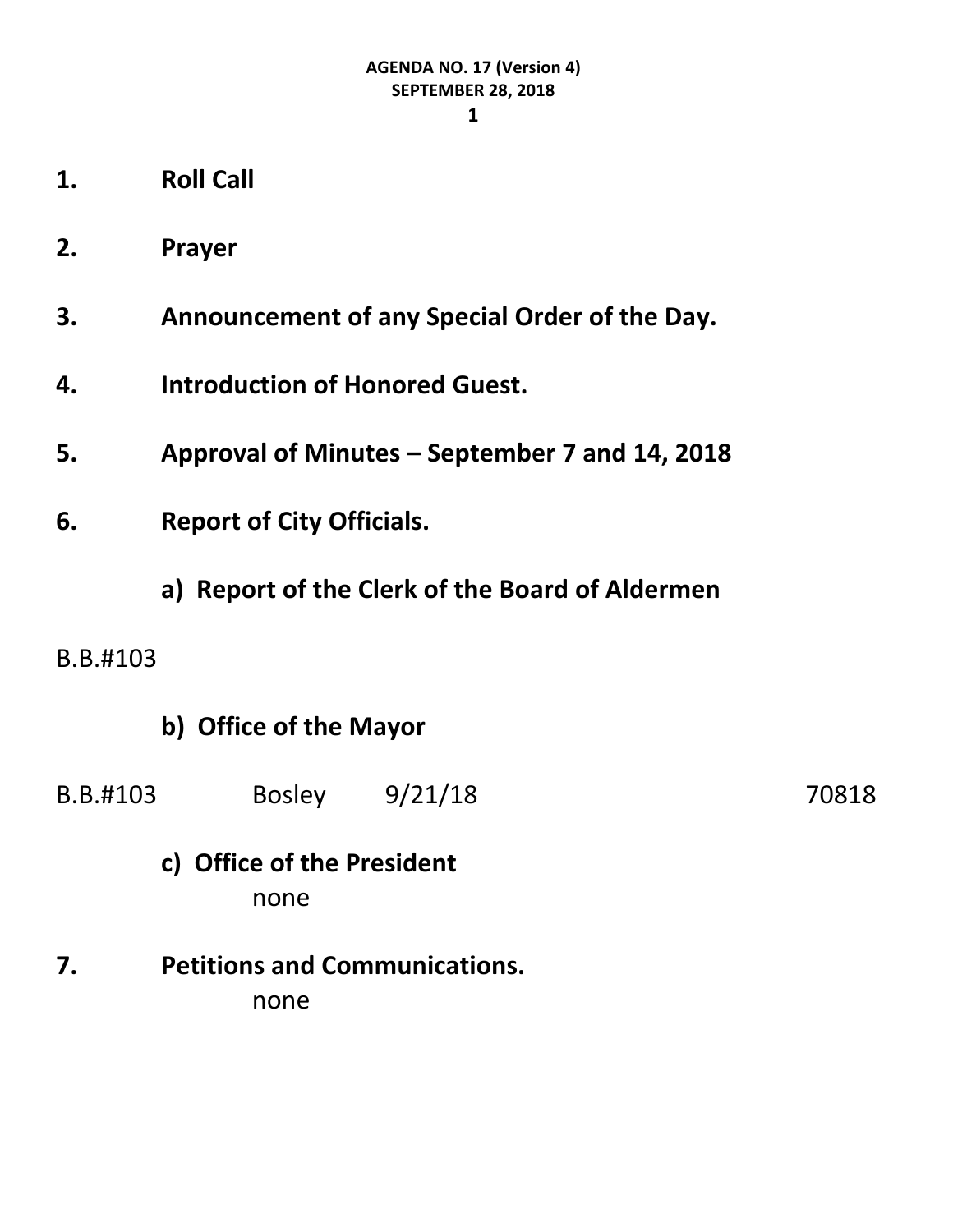## **8. Board Bills for Perfection – Informal Calendar.** None

#### **9. Board Bills for Third Reading - Informal Calendar.**

- LEG B.B.#21AA Howard An ordinance submitting to the qualified voters of the City, a proposal to revise Section 2 of Article VIII of the City Charter which requires City employees to reside within the boundaries of the City and thus allow said employees, except for City Agency and Department Directors appointed by the Mayor, to reside outside of the boundaries of the City, and; providing for an election to be held for voting on the proposed revision and the manner of voting thereat and; and containing an emergency clause.
- LEG B.B.#25AA Muhammad/Kennedy/Moore/Bosley An ordinance submitting to the qualified voters of the City a proposed amendment to the Charter to maintain the Board of Aldermen as body of twenty-eight Aldermen representing twenty-eight wards, and preventing its reduction beginning December 31, 2021, to a body of fourteen Aldermen representing fourteen wards; and containing an emergency clause.

## **10. Resolutions – Informal Calendar.** None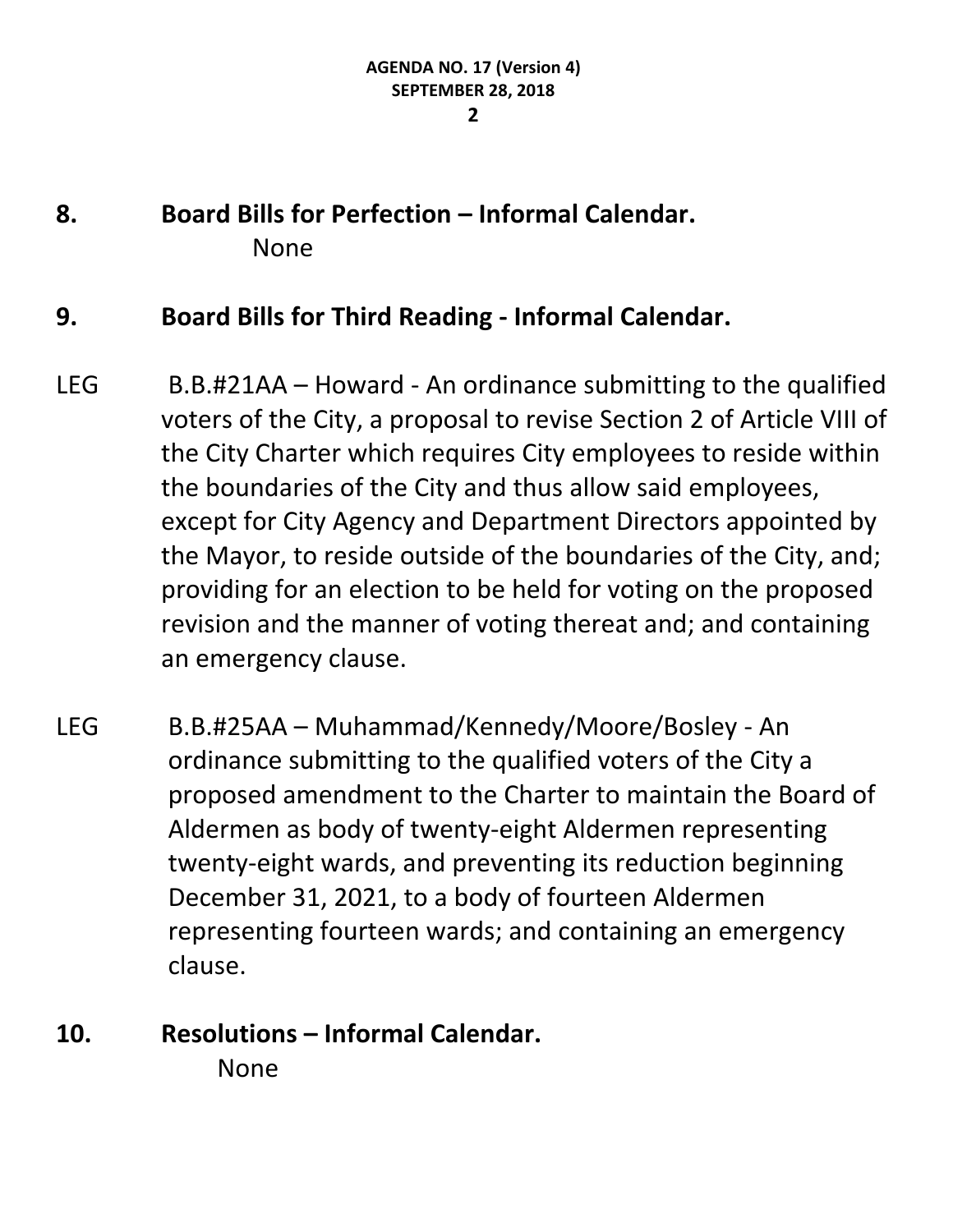- **11. First Reading of Board Bills.** none
- **12. Reference to Committee of Board Bills.** none

## **13. Second Reading and Report of Standing Committees**

- NDC B.B.#20 Spencer An ordinance approving a Redevelopment Plan for 3452 Oregon.
- NDC B.B.#22 Spencer An ordinance approving a Redevelopment Plan for 3429-3431 Ohio.
- NDC B.B.#23 Guenther An ordinance approving a Redevelopment Plan for 3520 Wisconsin.
- NDC B.B.#33 Martin An ordinance approving a Redevelopment Plan for the 532 Bates.
- NDC B.B.#34 Murphy An ordinance approving a Redevelopment Plan for the 5019, 5032 & 5034 Ulena.
- NDC B.B.#38 Williamson An ordinance approving a Redevelopment Plan for 5780 McPherson.
- NDC B.B.#39 Martin An ordinance approving a Redevelopment Plan for 7401 Vermont.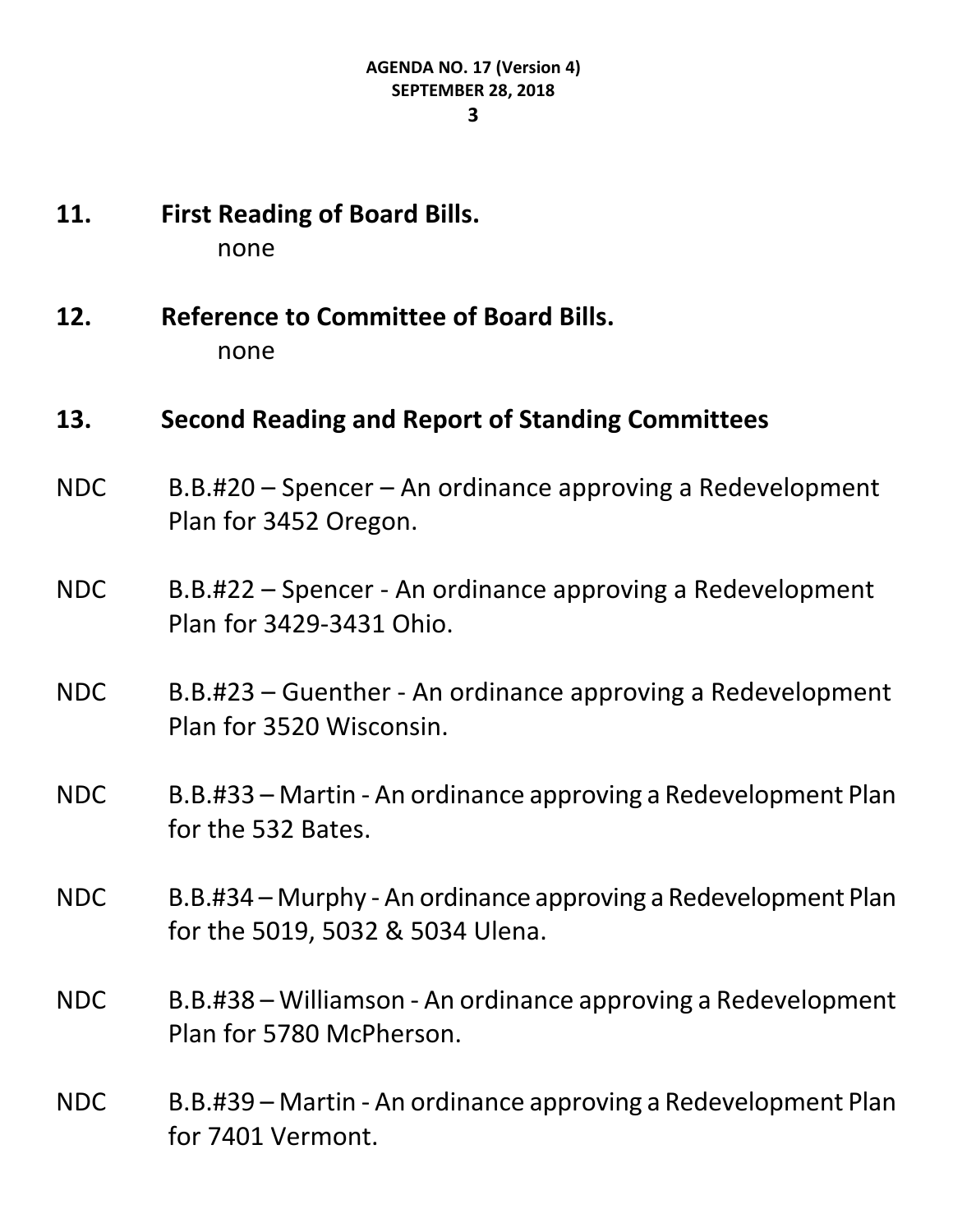## **13. Second Reading Board Bills – (cont.)**

- NDC B.B.#40AA Ogilvie An ordinance approving a Redevelopment Plan for 6452 Nashville Ave. & 6453 Wade.
- NDC B.B.#79 Spencer An ordinance approving a Redevelopment Plan for 3437-3439 Iowa.

NDC B.B.#80 – Spencer - An ordinance approving a Redevelopment Plan for 3211 Osage.

- NDC B.B.#81 Martin An ordinance approving a Redevelopment Plan for 7714-18 South Broadway.
- NDC B.B.#82 Guenther An ordinance approving a Redevelopment Plan for 2829 Iowa.
- NDC B.B.#84 Coatar An ordinance approving a Redevelopment Plan for 2235 McNair.
- NDC B.B.#94 Williamson An ordinance approving a redevelopment Plan for 1420-22 Union.
- NDC B.B.#95 Kennedy An ordinance approving a Redevelopment Plan for 4213 Maryland.
- NDC B.B.#113 Vollmer An ordinance approving a Redevelopment Plan for 3201 Morgan Ford.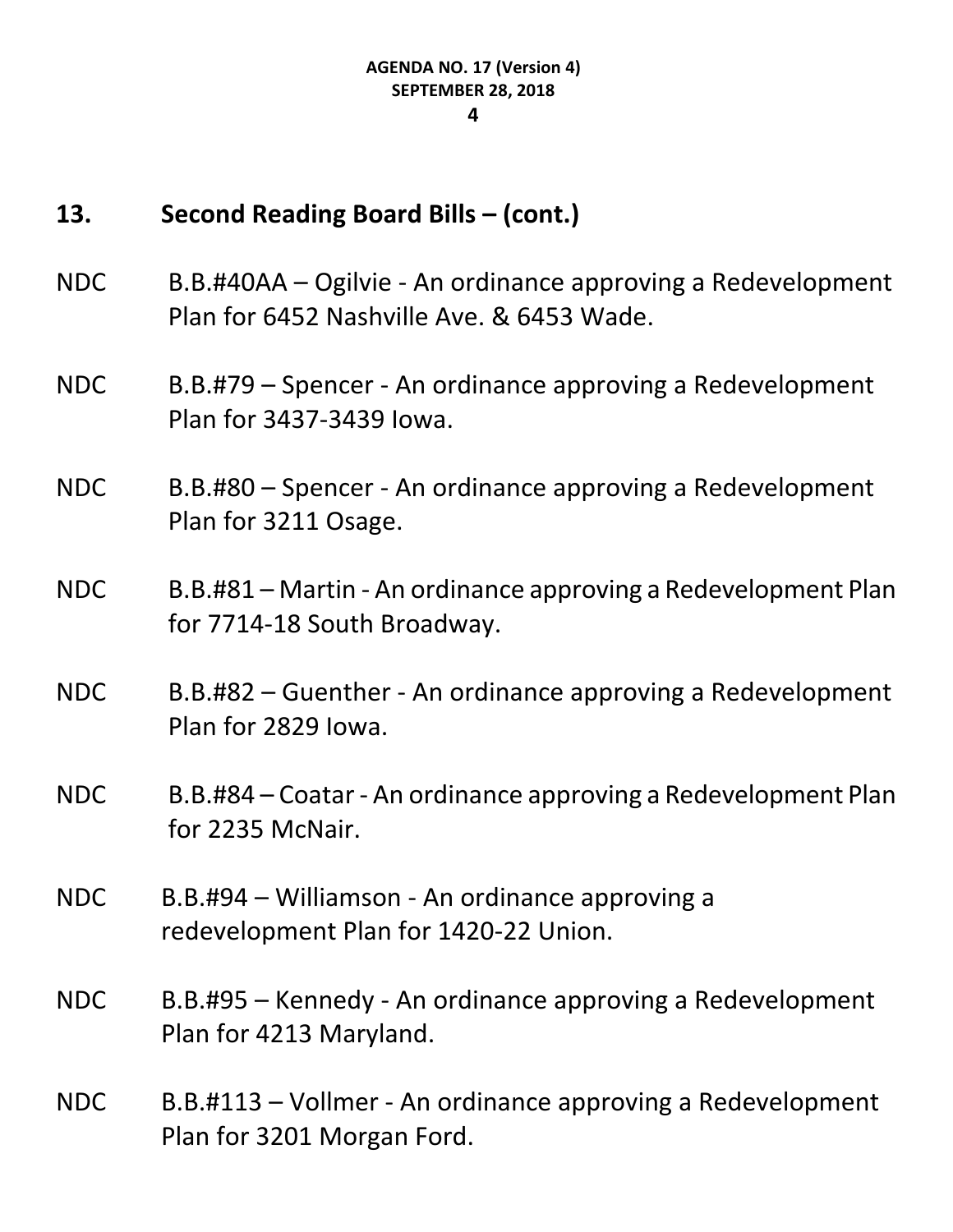# **13. Second Reading Board Bills – (cont.)**

- NDC B.B.#115 Kennedy An ordinance approving a Redevelopment Plan for 408 – 410 N. Sarah.
- NDC B.B.#118 Spencer An ordinance approving a Redevelopment Plan for 3520-3522 Arkansas.
- TC B.B.#98 Davis An Ordinance recommended and approved by the Airport Commission, the Board of Public Service, and the Board of Estimate and Apportionment authorizing a Third Amendment to Section One of the Airport Schedule F CIP Project Ord. 67357 approved December 19, 2006, as amended by Ord. 68650 approved June 2, 2010 and Ord. 68852 approved February 14, 2011, which authorized a multi-year public work and improvement program at St. Louis Lambert International Airport and containing severability clause and an emergency clause.
- TC B.B.#102 Davis An ordinance recommended and approved by the Airport Commission and the Board of Estimate and Apportionment, authorizing and directing the Mayor and the Comptroller, to accept and execute a certain Airport Aid Agreement offered by the Missouri Highways and Transportation Commission for the marketing and promotion of air service at the Airport for a maximum obligation of Three Hundred Fifty Thousand dollars for the reimbursement of direct costs associated with the projects funded under the Grant Agreement; and containing an emergency clause.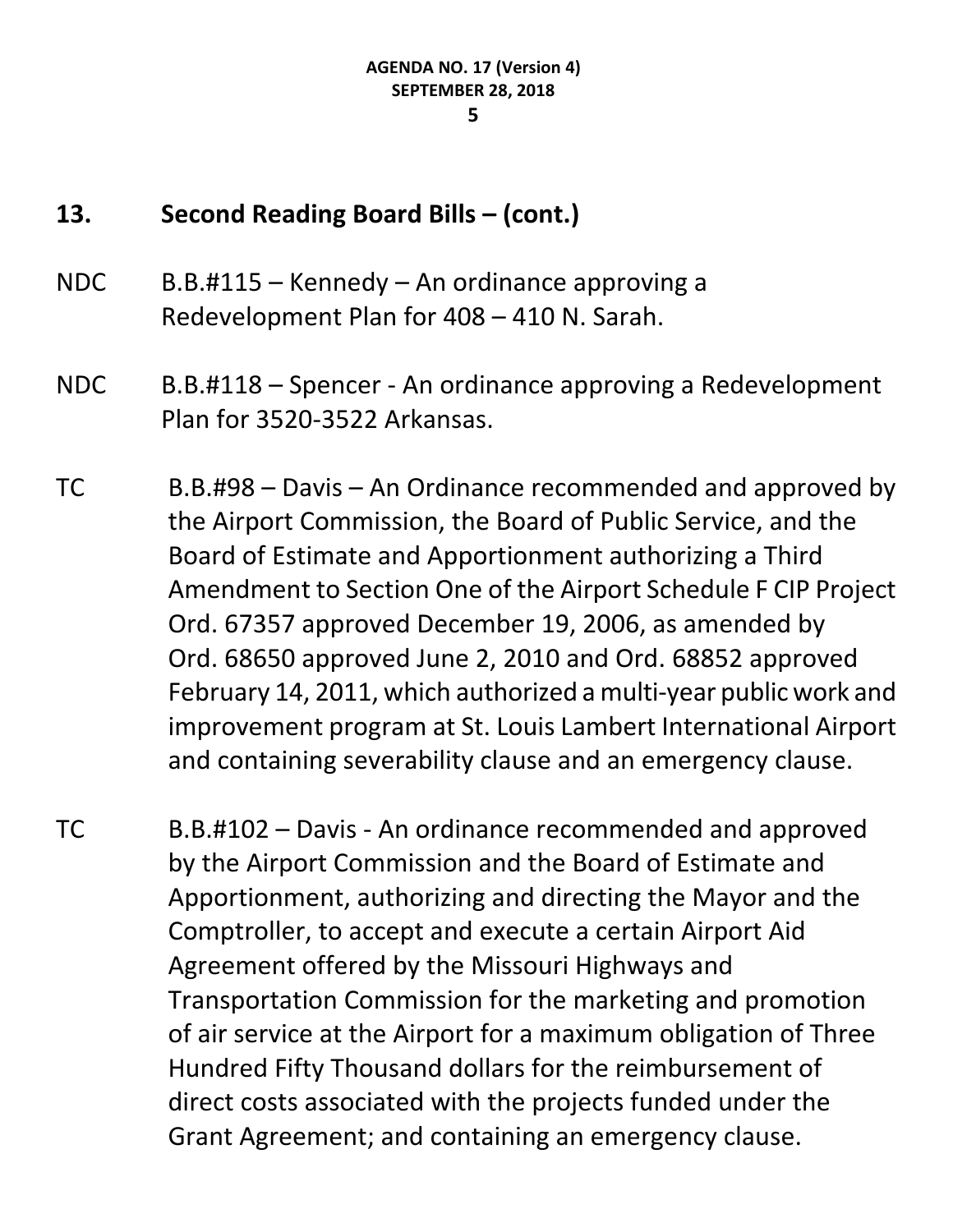## **13. Second Reading Board Bills – (cont.)**

- TC B.B.#104 -Davis -An ordinance enlarging the boundaries of the Port Authority of the City of St. Louis Port District, subject to the approval of the Missouri Highways and Transportation Commission, and authorizing certain actions in connection therewith.
- HUDZ B.B.#85 Coatar An ordinance approving a Redevelopment Plan for 705-719 North 2nd.
- STR B.B.#112 Coatar -An Ordinance establishing a three-way stop site at the intersection of Missouri and Ann regulating all traffic traveling southbound on Missouri at Ann and regulating all traffic traveling eastbound and westbound on Ann at Missouri, and containing an emergency clause.

#### **14. Report of Special Committees** none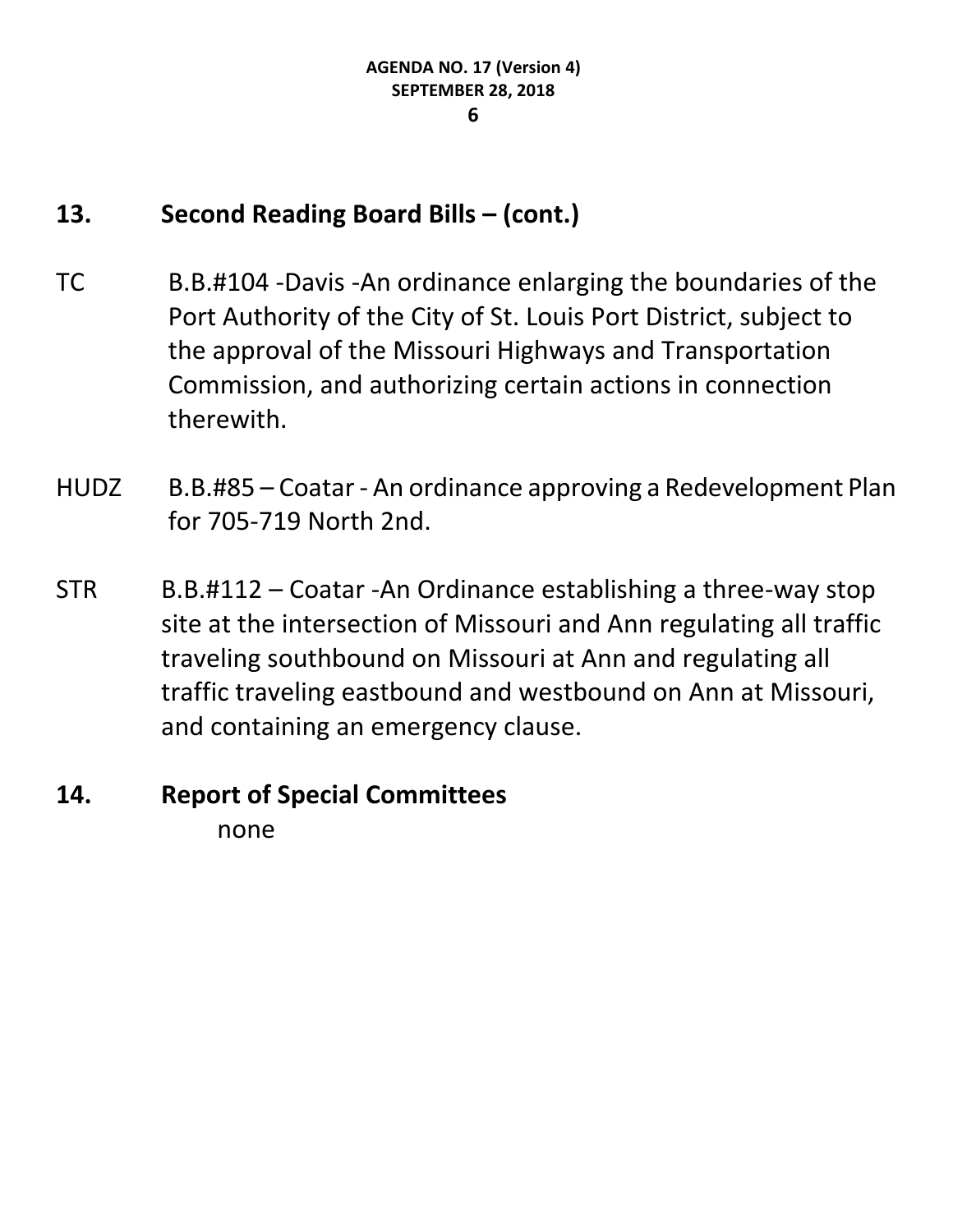## **15. Perfection Consent Calendar.**

- PS B.B.#105 Kennedy/Pres. Reed An ordinance authorizing and directing the Mayor, to submit all necessary applications to enter into agreements with the Missouri Foundation for Health for participation in a project to develop a criminal justice coordinating council to advance social justice and reforming pre-trial bail to reduce the jail population, and authorizing the Mayor, upon approval of the Board of Estimate and Apportionment, to expend any funds received by said grant to fulfill the obligations of the grant, and containing an emergency clause.
- WM B.B#110 Williamson/Oldenburg An Ordinance recommended by the Board of Estimate and Apportionment authorizing the issuance and delivery of not to exceed Fifty Million Dollars (\$50,000,000) Principal amount of General Obligation Bonds, series 2018, for the purposes of paying the costs of the project and the costs of issuance of such bonds, all for the general welfare, safety, and benefit of the citizens; containing a severability clause; and containing an emergency clause.

## **16. Board Bills for Perfection**

none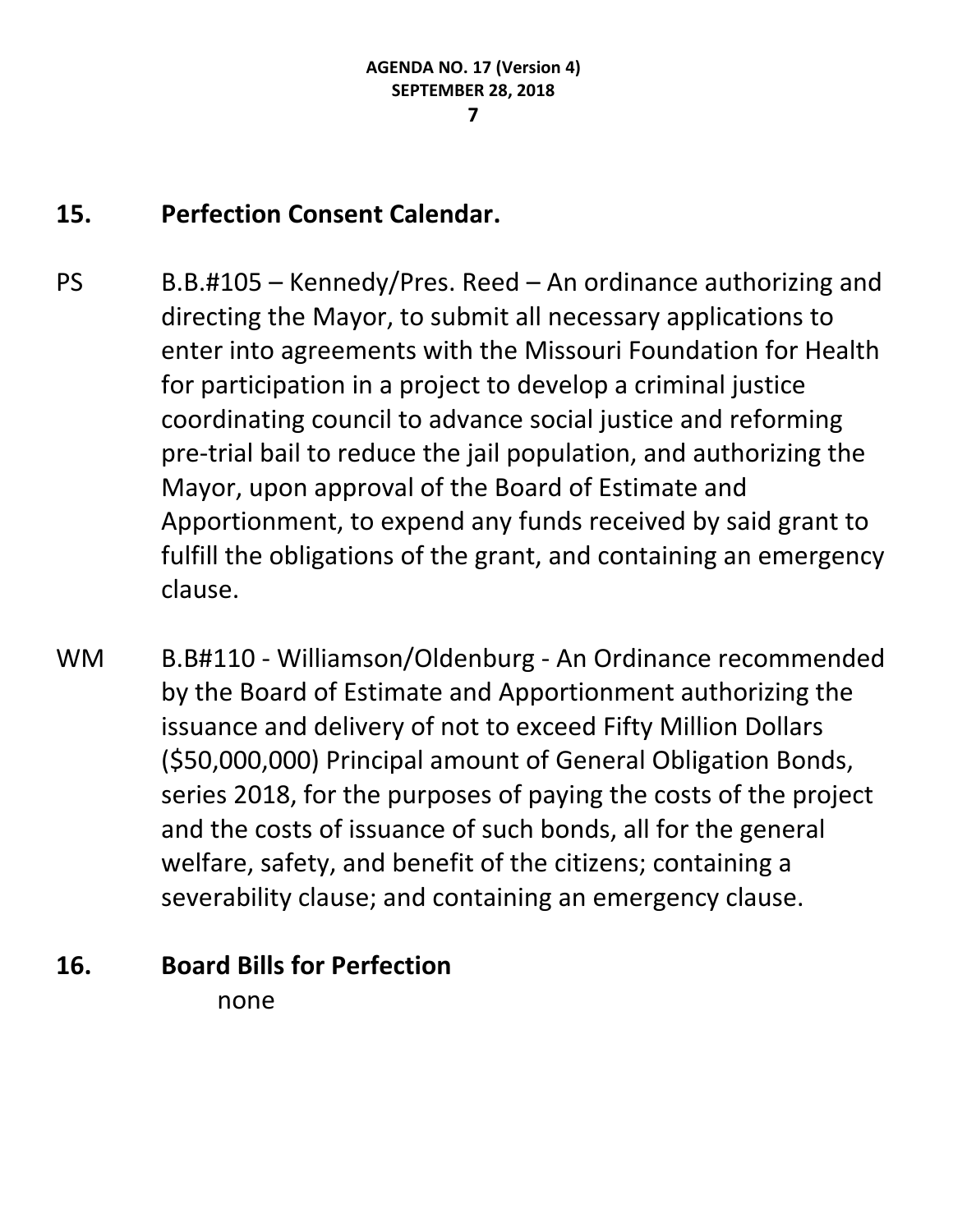## **17. Third Reading Consent Calendar**

- LEG B.B.#73AA Howard/Murphy/Ingrassia An ordinance pertaining to conveyances of title and the recording of such transfer with the Recorder of Deeds; amending Section Three of Ordinance 56141, approved on March 23, 1972, and Ordinance 65038, approved on August 9, 2000, by removing the requirement of the signature of the grantee on deeds issued by the Sheriff of the City pursuant to court order.
- HH B.B.#100 Arnowitz/Ingrassia/Green/Guenther/Navarro/ Middlebrook/Rice - An Ordinance authorizing and directing the Director of the Department of Human Services, by and through the St. Louis Area Agency on Aging, to accept a Grant Award from City Senior Services Fund in the amount of \$50,000 over the next fiscal year and to expend those funds for the City Benefits Plus program as set forth in the Grant Award Agreement, attached hereto as Exhibit A; and containing an Emergency Clause.
- PS B.B.#91FS Navarro/Williamson An ordinance approved and recommended by the Preservation Board and Planning Commission pertaining to the Skinker–DeBaliviere-Catlin Tract-Parkview Historic District; amending Ordinance #57688, repealing and replacing certain standards for the Skinker– DeBaliviere-Catlin Tract-Parkview Historic District.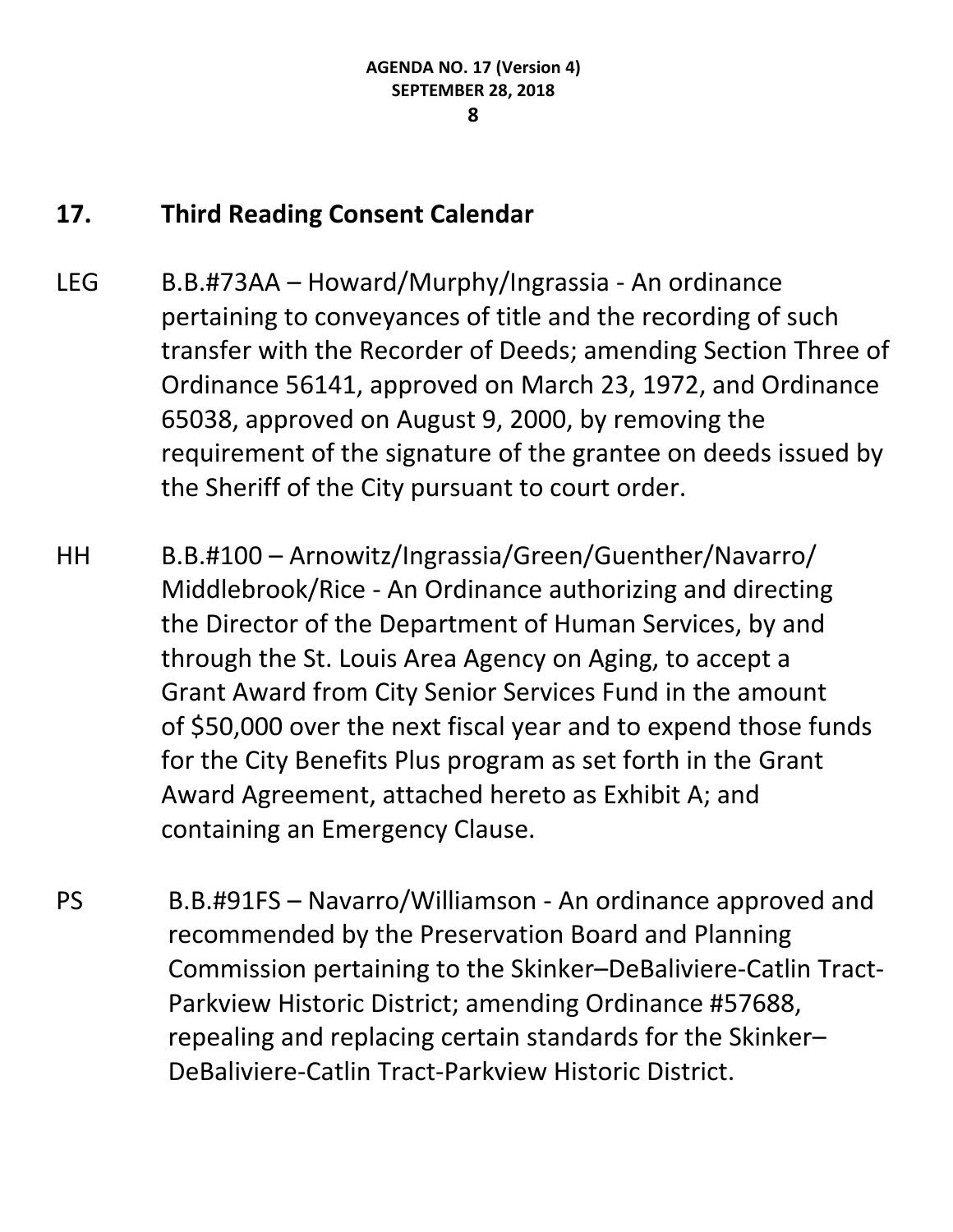## **18. Third Reading/Report of Engrossment and Final Passage** none

- **19. Report of the Enrollment Committee.**
- B.B.#73AA #100 #91FS

## **20. Courtesy Resolutions Consent Calendar**

- Res.#141 Pres. Reed The Board of Aldermen recognize the many achievements of Dr. Marty K. Casey and acknowledge her accomplishments and contributions to the City of St. Louis and around the world.
- Res.#142 Coatar The Board of Aldermen honoring the life of Architect Philip Durham.
- Res.#143 P. Boyd The Board of Aldermen congratulates Lieutenant Anthonette Madison on her retirement.
- Res.#144 Davis The Board of Aldermen recognizes Steve Smith for many years of passionate community development and his role in making the District what it is today.
- Res.#145 Tyus The Board of Aldermen join the sponsor of this resolution in expressing their heartfelt wishes for a Happy Birthday to Mrs. Mary Jenkins upon the celebration of her 102nd birthday.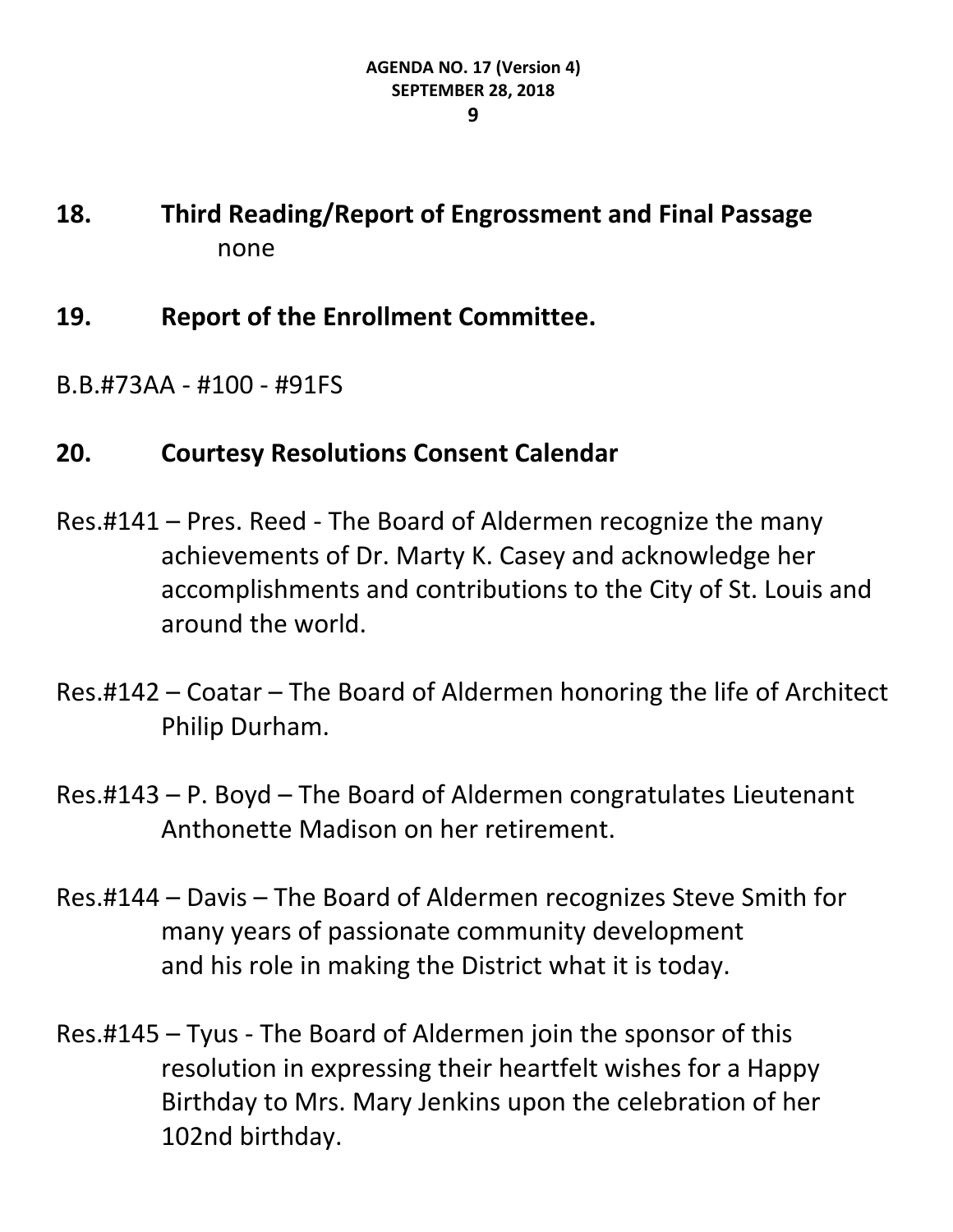21. **First Reading of Resolutions.** none

### **22. Second Reading Resolutions, Committee Reports & Adoptions.**

- HUDZ Res.#8 Martin U.S. Durum Milling Enterprise Zone.
- HUDZ Res.#9 Vollmer Enterprise Zone for St. Louis Properties Inc.
- HUDZ Res.#38 Martin Enterprise Zone for IPX Apex, LLC.
- HUDZ Res.#79 Vollmer Enterprise Zone for Berra Specialty Contractors Inc.
- HUDZ Res.#101 J. Boyd Enterprise Zone for Union Electric Company Enterprise Zone for 4301R, 4321 & 4427 Geraldine Ave.
- HUDZ Res.#103 Roddy Enterprise Zone for 4156 Manchester Investors LLC.
- **23. Miscellaneous and Unfinished Business.** None
- **24. Announcements**
- **MONDAY, OCTOBER 1, 2018**

**NO MEETINGS**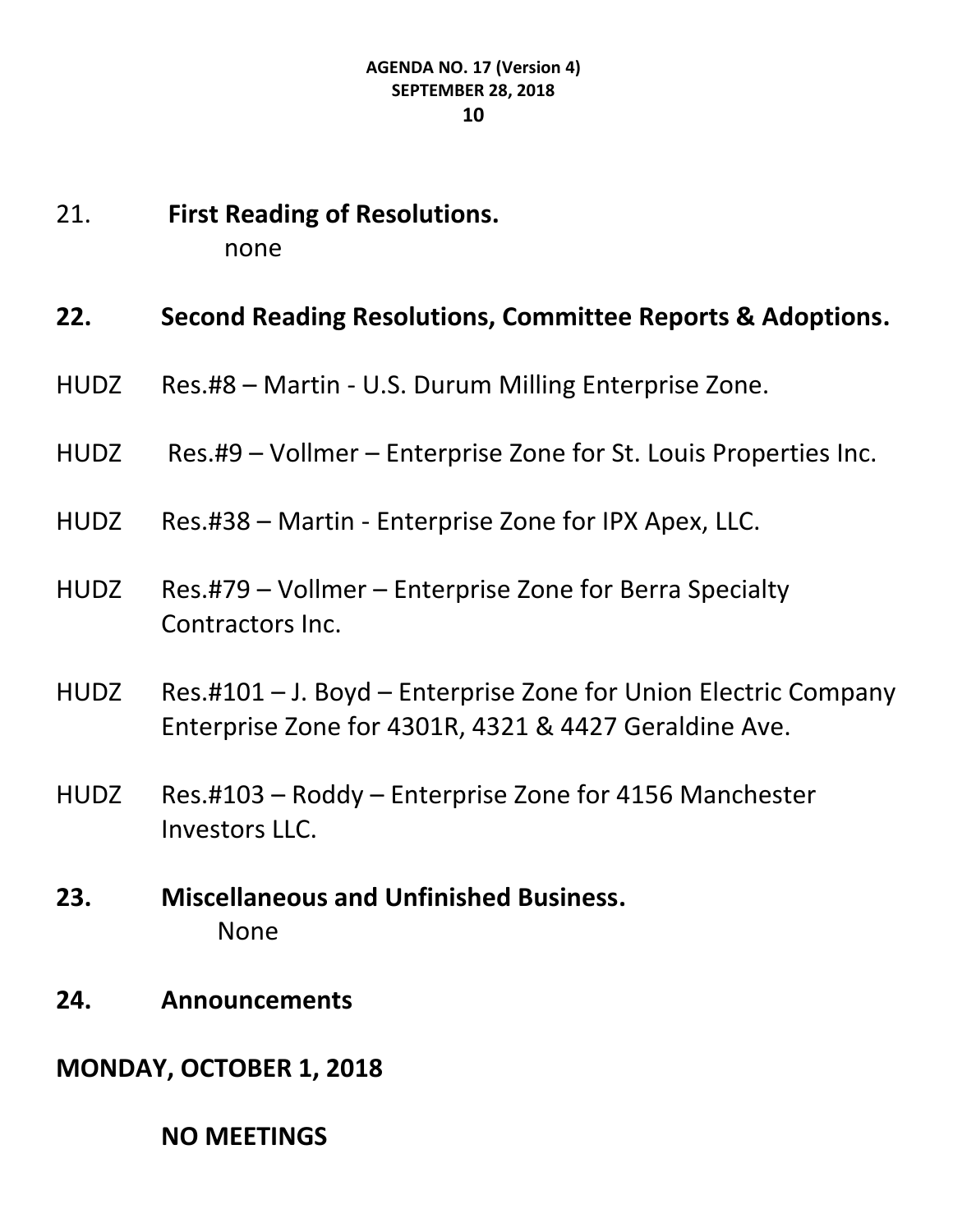## **TUESDAY, OCTOBER 2, 2018**

## **NO MEETINGS**

## **WEDNESDAY, OCTOBER 3, 2018**

## **HOUSING, URBAN DEV. MEETING – 9:00 A.M. – KENNEDY ROOM**

B.B.#111 – Howard - An Ordinance recommended by the Planning Commission on September 5, 2018, to change the zoning of property, from "A" Single-Family Dwelling District AND "F" Neighborhood Commercial to the "F" Neighborhood Commercial District, in City Block 5177 (5347-53 Nottingham), and containing an emergency clause.

## **HEALTH & HUMAN SERVICES – 10:00 A.M. – LEISURE ROOM**

B.B.#117 – Arnowitz -An Ordinance authorizing and directing the Director of the Department of Human Services, by and through the St. Louis Area Agency on Aging and, to accept funding from the Missouri Association of Area Agencies on Aging (in the amount of \$120,000 over the next Five fiscal years.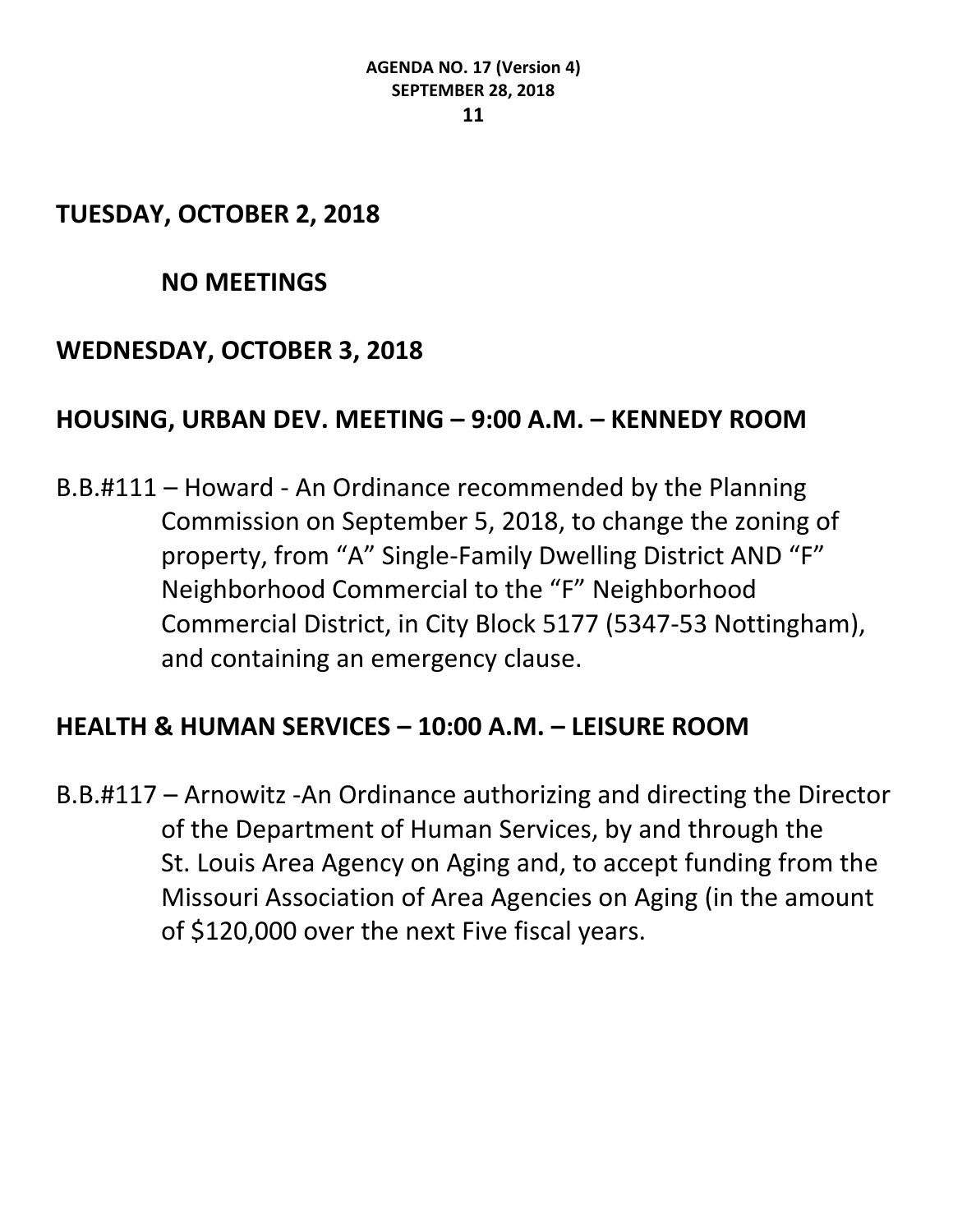## **TRANSPORTATION & COMMERCE MTG. – 6:30 P.M. – KENNEDY ROOM**

B.B.#93 – Spencer - An Ordinance requiring a City-wide vote to approve any proposal aimed at or having the effect of privatizing the Lambert International Airport by the sale, lease or transfer of the Airport, either in whole or in part, from the City's ownership or control as may be permitted by the FAA's Airport Privatization Pilot Program and the Modernization and Reform Act of 2012; and containing a severability clause and emergency clause.

## **THURSDAY, OCTOBER 4, 2018**

#### **NO MEETINGS**

## **FRIDAY, OCTOBER 5, 2018**

**FULL BOARD MEETING – 10:00 A.M. - CHAMBERS**

- **25. Excused Aldermen**
- **26. Adjournment**